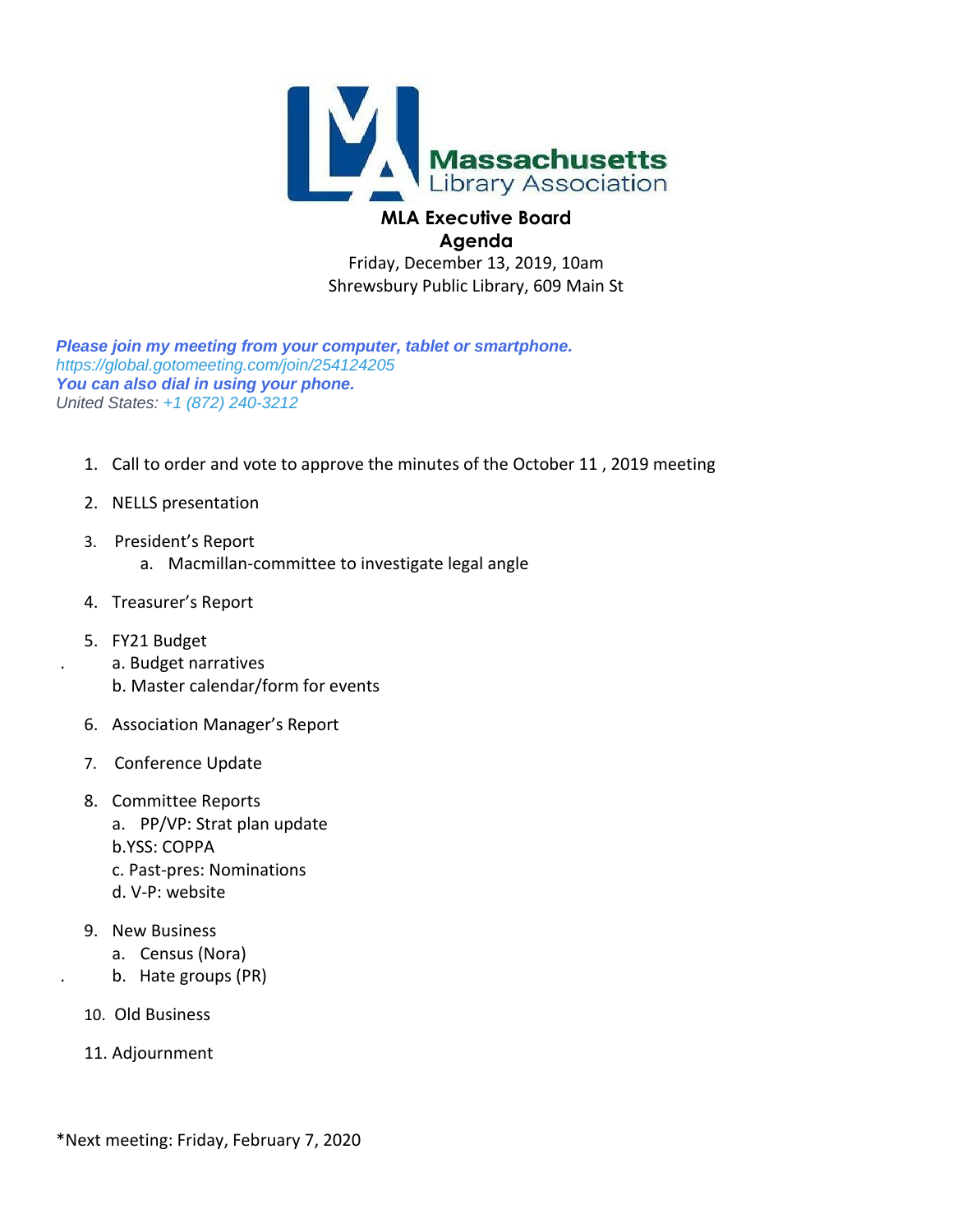

**Conference Committee MLA Executive Board Report December 2019**

#### **Meetings:**

The Conference Committee had a meeting at the Reading Public Library on Friday, October 25 at 10 am and on November 22<sup>nd</sup> at 10 am at the MLS Offices in Marlboro. Our next meeting will be held on Friday, January 24<sup>th</sup> at 10 am at the MLS offices in Marlboro.

**Conference Proposals:** There were over 100 proposals submitted for the 2020 MLA Conference. The Conference Committee spent over two and half hours whittling them down to just over 70 for the conference including several incredible keynotes including Nancy Pearl, Stephen Kinzer and Ryan Dowd. Shepherds are now working with program planners to make sure that the program proposals are finalized and ready to be docu-signed. All proposals need to be completed by January  $6^{\text{th}}$ .

**Sponsorship/Exhibitors:** Per Kristen Collins: A mailing went out recently via email to our master list of sponsors/exhibitors to invite them to register. There have been several inquiries but no one has registered quite yet; most don't register until after the holidays/early January. Another mailing will go out to nonresponders after the holidays as well and she will do a call campaign as well.

The deadlines to register are different depending on the sponsorship with the earliest payment deadline being January 20 (to be listed as a sponsor on our pre-event teaser brochure mailing). Exhibitor registration payment deadline is in May.

Respectfully Submitted, Michelle Filleul, Conference Co-chair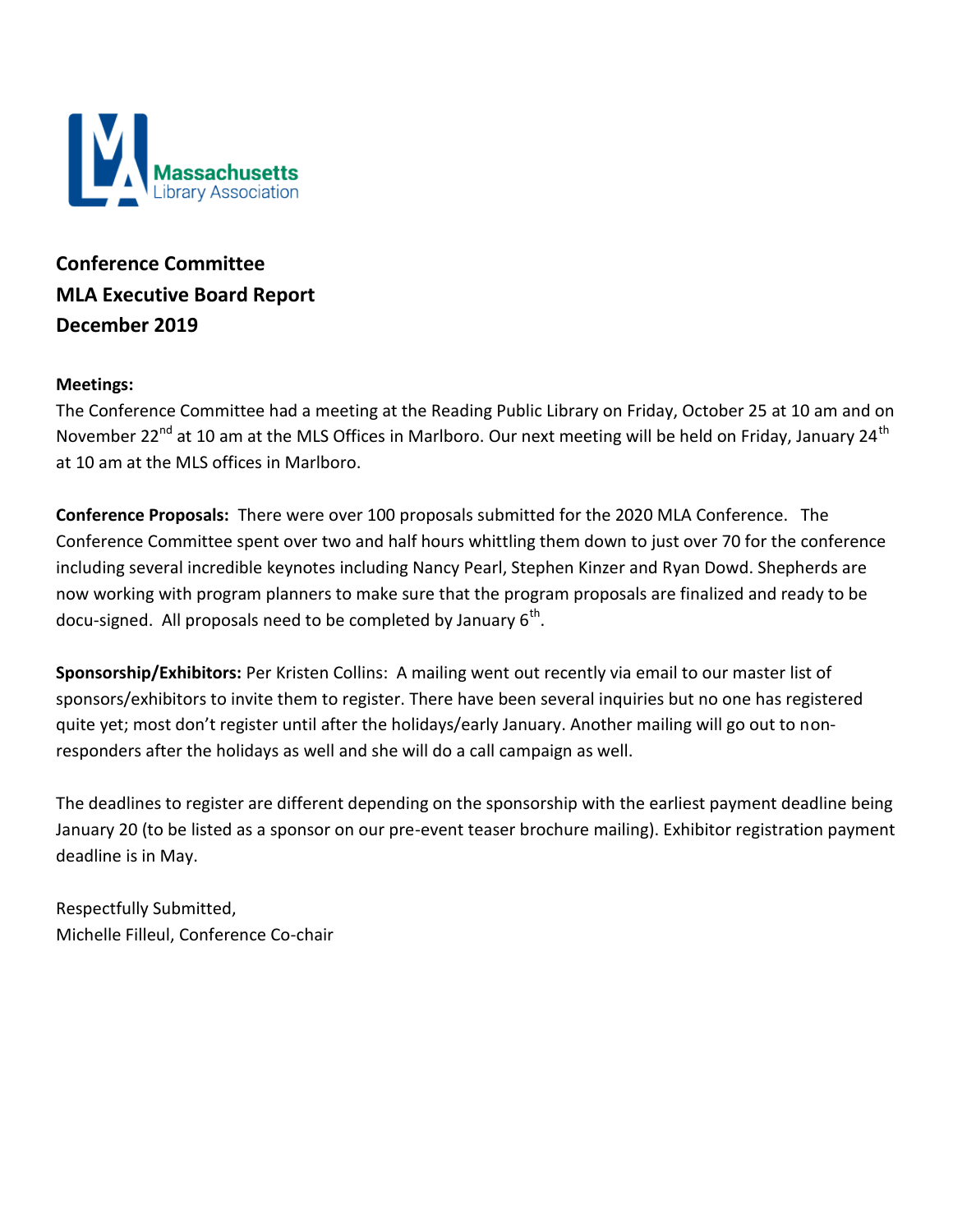

#### **Intellectual Freedom/Social Responsibilities Committee**

**MLA Executive Board Report — December 2019**

#### **Past Activities:**

- Joined the Freedom to Read Foundation as a \$100 Organizational Member on behalf of the MLA
- Submitted FY2021 budget
- Michelle Spinney, ALA Liaison, attended ALA-OIF's "State of the States" November meeting
	- $\circ$  Work with state leadership and legislative committees to look out for filing of bills in the spring that could affect funding, privacy, or intellectual freedom. Share any information with Deborah Caldwell-Stone at [dstone@ala.org](mailto:dstone@ala.org)
	- o Share Your Censorship Story campaign [<http://www.ala.org/tools/challengesupport/share>](http://www.ala.org/tools/challengesupport/share)
		- January 1-October 31 = 258 online reports (25.8/month); November 1-11 = 7 online reports
		- Goal is to see an increase censorship reports in the last two months
- Members participated and helped facilitate at MBLC/MLS' *Communities in Crisis: Libraries Responding to the Opioid Epidemic Symposium*, November 15, 2019, Devens Common Center; member Michelle Eberle of MLS was Co-Chair

#### **Upcoming and Ongoing Work:**

- Anna Gooding-Call, IF/SRC Conference Committee Member: MLA Conference 2020 session preparation
	- $\circ$  Stephen Kinzer, author and former NY Times: Institutional racism and public libraries
	- o Daniel Lyons, Boston College: What net neutrality is
	- o Madeleine Charney, UMass Amherst: Climate change and libraries
	- o Lisa DiValentino, UMass Amherst: Fake news
	- $\circ$  Ally Dowds and Shiva Kuczinski, BPL and Pine Street Inn: Homelessness and libraries
	- $\circ$  Melanie Torres, Project Citizenship: How libraries can support citizenship efforts

Our next business meeting is scheduled for Tuesday, January 14, 2020, from 1-3 p.m. at the Canton Public Library. Agenda items include the possibility of holding a Symposium in FY2021. There will also be a presentation and discussion about the 2020 Census with Maura Deedy, Library Advisory Specialist, MBLC.

Respectfully submitted,

Andrea Fiorillo and Carol Witt Co-Chairs, IF/SRC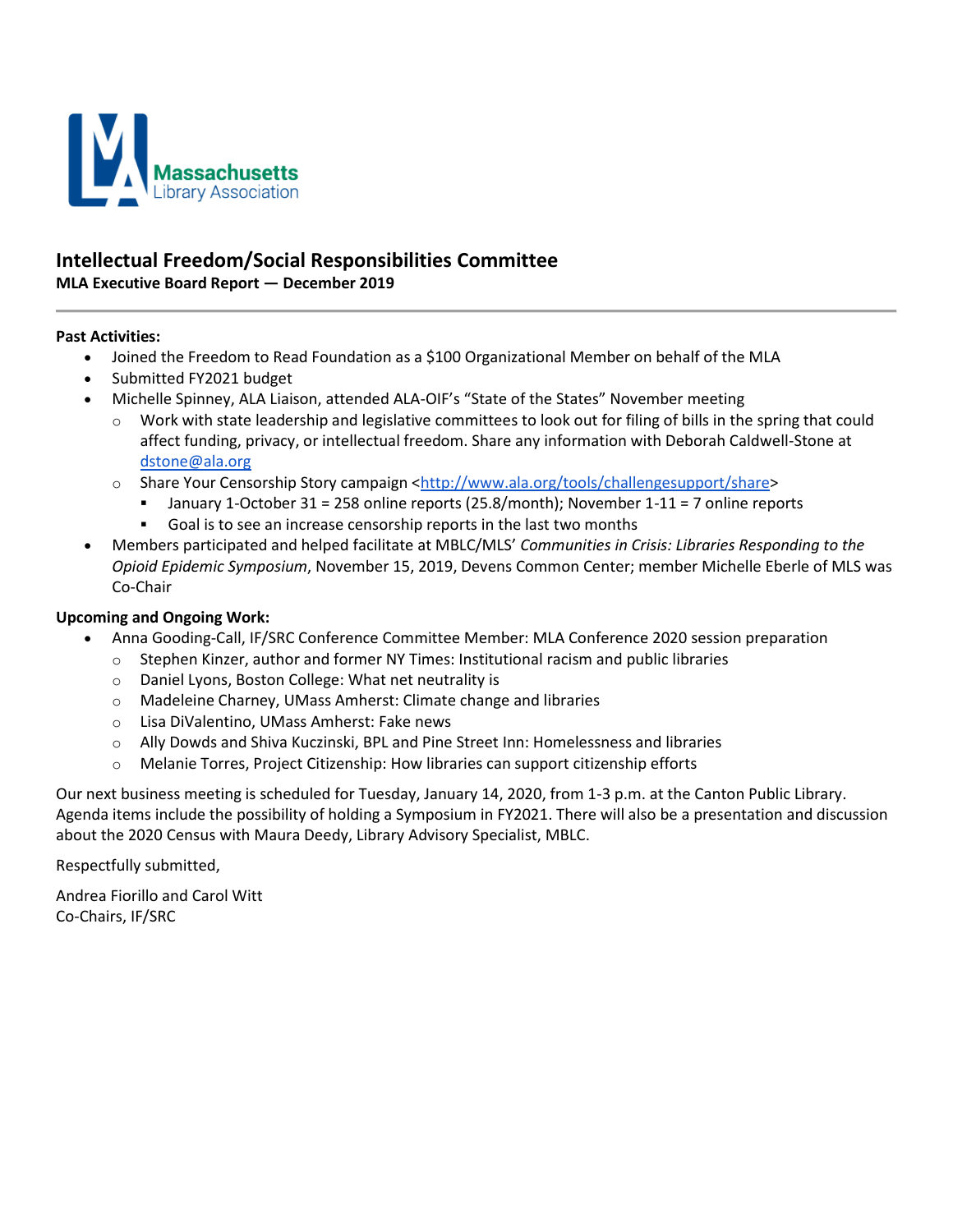

## **Jordan Miller Committee Report December 2019**

This year's winner of the Jordan Miller grant of \$500 to promote Storytelling in New England libraries goes to the Erving Public Library in Erving, MA. Erving is a rural town of about 1800 people in Western Massachusetts. In January 2020 the small Erving Public LIbrary will be moving to a new and much more spacious building that will have room for programming. The grant money will be used to either hire a professional storyteller for the grand opening of their new library, or to offer a series of small storytelling programs on Sundays during the month of March.

Congratulations to Erving Public Library!

The award was announced at NELA and through the state reps to all New England States.

Tammy De Pasquale and Bethany Klem served with me on the Jordan Miller Committee this year.

Respectfully submitted,

~ Pam McCuen Jordan Miller Chair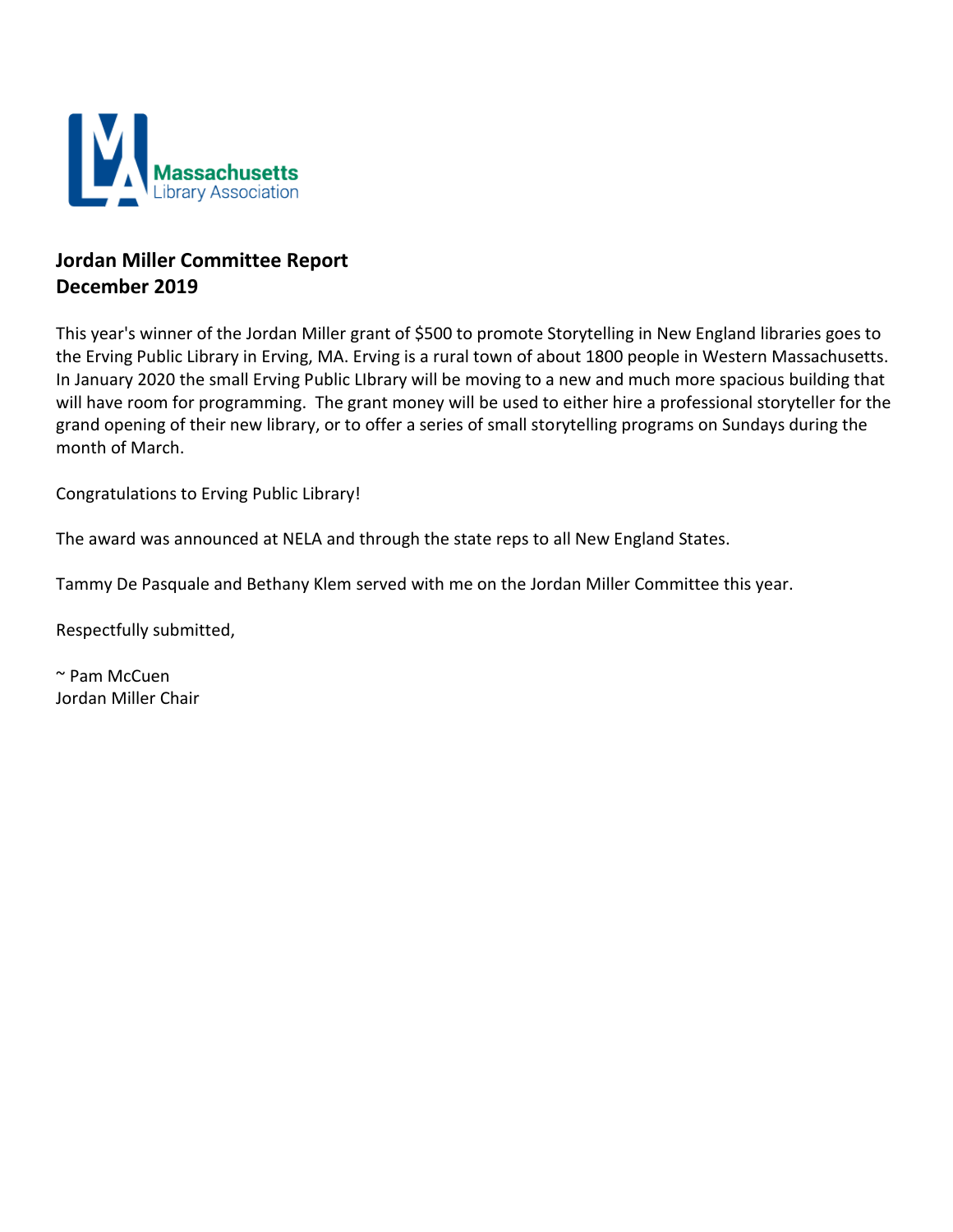

# **Leadership and Management Section December 2019**

#### **Meetings:**

The section had our 3rd meeting on November 7, 2019 at Minuteman Library Network. There were 23 people in attendance. For the resource talk portion of our meeting Jill Grabowski discussed a Library Journal webinar, Equity in Action, she recommended. We then heard from Jason Homer about his research on the topic of building trust. This presentation explored the following: How we build trust with staff on a daily basis, how trust break down on a daily basis, that kindness every day is a way to build trust, and big changes use up "trust equity," so you have to rebuild. The group then discussed a topic sent in through our Help Form.

The next meeting is January 9, 2-4p at the Massachusetts Library System's new office! We will have a solutions-oriented discussion about dealing with difficult staff.

Meanwhile, a few members are helping to put together and shape conference programs that were accepted to MLA 2020.

Respectfully submitted, Kim Hewitt, Leadership Co-Chair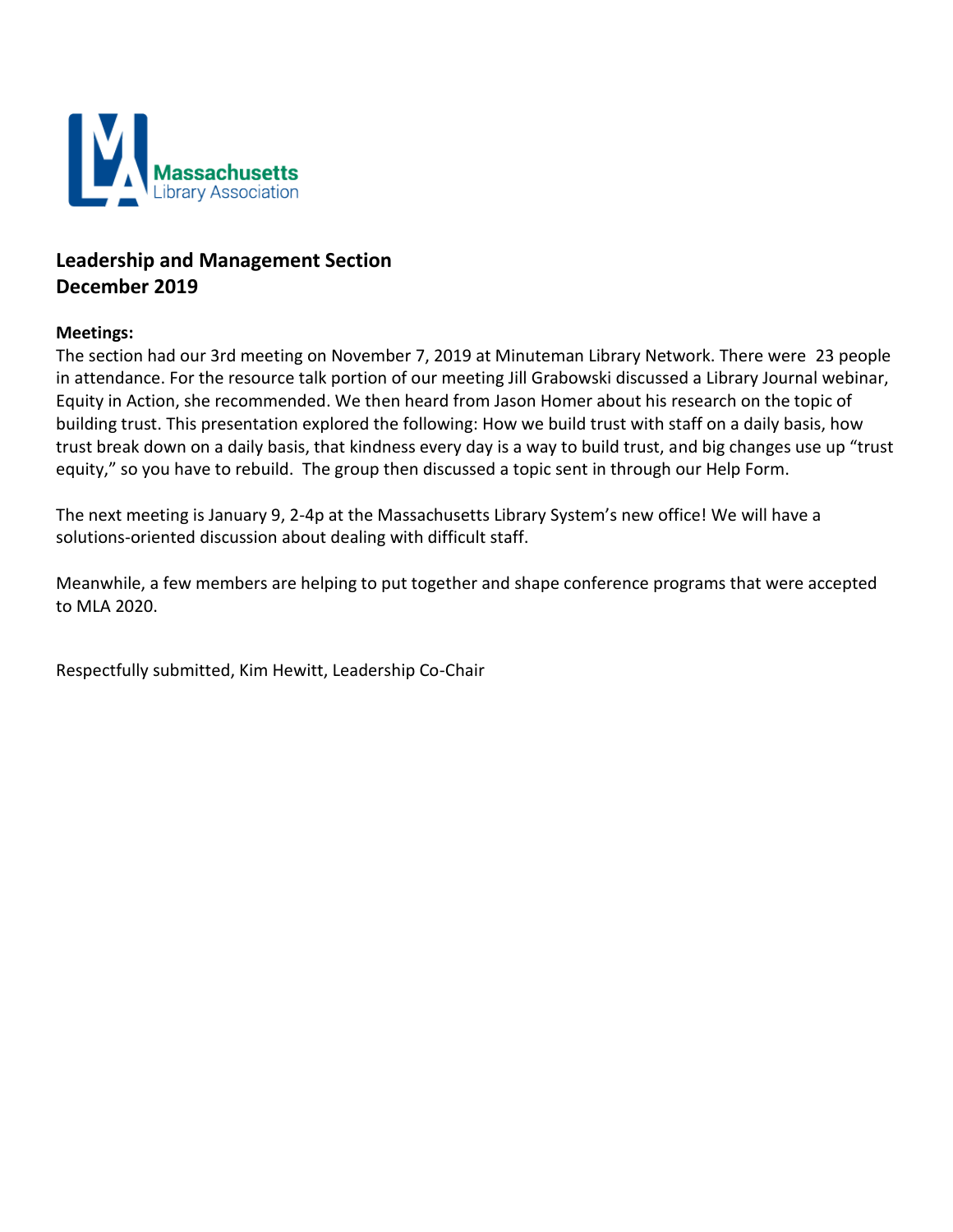

## **Legislative Committee Report December 2019**

Library Legislative Day at the State House is set for Thursday, April 2, 2020. We know there will be conflicts with other events, however this took a great deal of effort to get the date. We are very excited about moving forward with some more organization of attendees to meet with their legislators in groups. Therefore, the registration component will be mandatory (at least as best as possible.) The Library Legislative Day Committee members include Tressa Santillo, Jayme Viveiros and Catherine Halpin. They are off to a great start! Note: there will be a Showcase component – so expect to see application form in January.

The Legislative Committee is actively promoting "Legislative Breakfasts/Receptions" and we are asking that when a group has arranged an event - they submit the following information to [manager@masslib.org](mailto:manager@masslib.org) and cc: wadamczyk@ocln.org:

- 1. Date and Time
- 2. Location
- 3. Contact name, phone, email
- 4. Legislator speakers or keynotes
- 5. RSVP email or link

The MLA Events Calendar will be the best way to see when legislative events are scheduled. These events are an excellent opportunity to advocate for our libraries and to provide a unified voice in support of the MBLC Legislative Agenda.

We welcomed two more new members: Myron Schirer-Suter, Gordon College and Amy Lewontin from Northeastern University Library.

The Leg Com is continuing to work on the program for the MLA Conference in Hyannis, May 2020. It is based on the previous program with the intent to invite different Reps and Senators to speak. We plan to promote the program in conjunction with the Leadership Committees program on local advocacy.

In our effort to encourage Library involvement with the Census 2020 activities, we invited Raymond Bennett, Partnership Specialist, New York Regional Census Center, to speak to the Committee. Each time we hear from the representatives of the Census 2020, we pick up new ideas on how our libraries can be in the forefront of this important census.

The MLA Legislative Committee's next meeting is Friday, January 17, 2020 at Minuteman in Natick, 10 a.m. – 12 noon.

Respectfully submitted Jennifer Harris, Chair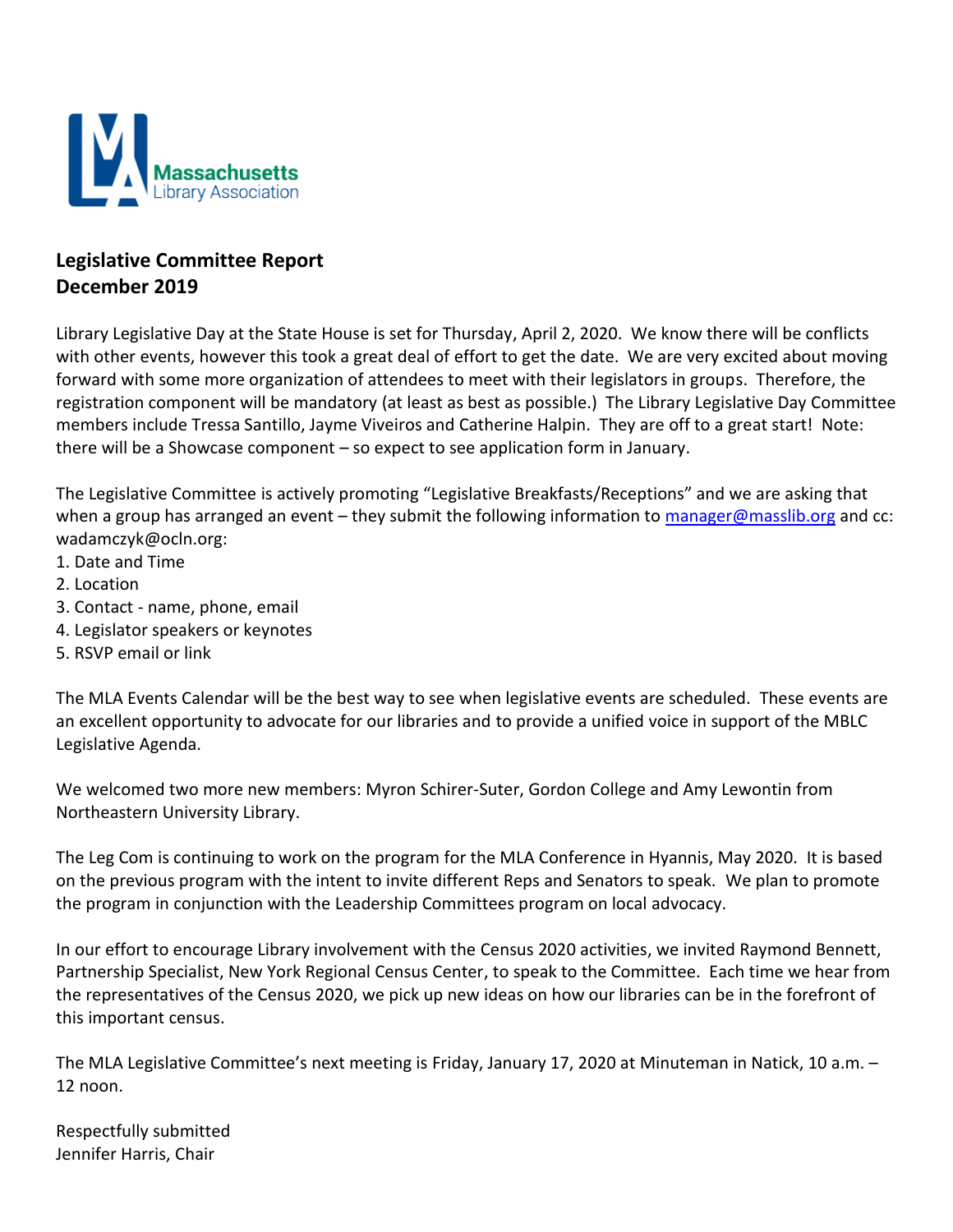

#### **Membership Committee December 2019 Report**

The Massachusetts Library Association has 610 members. We also have 216 members who have lapsed and 7 new members in the past 30 days.

A spreadsheet of the contact information for the members having joined since October was sent to committee/section chairs. Also, if you have people on your committee who need their membership status verified, please let Laurie (llessner@sailsinc.org) know.

A meet & greet is scheduled for Friday, Dec. 13, 2019 at Fitzy's Pub in Plainville. There are only a few people registered on the Facebook event - [https://www.facebook.com/events/486285628655742/.](https://www.facebook.com/events/486285628655742/) Please sign up if you'd like to join!

Respectfully Submitted by, Melissa Campbell, Co-Chair Laurie Lessner, Co-Chair Kim Hewitt Patrick Marshall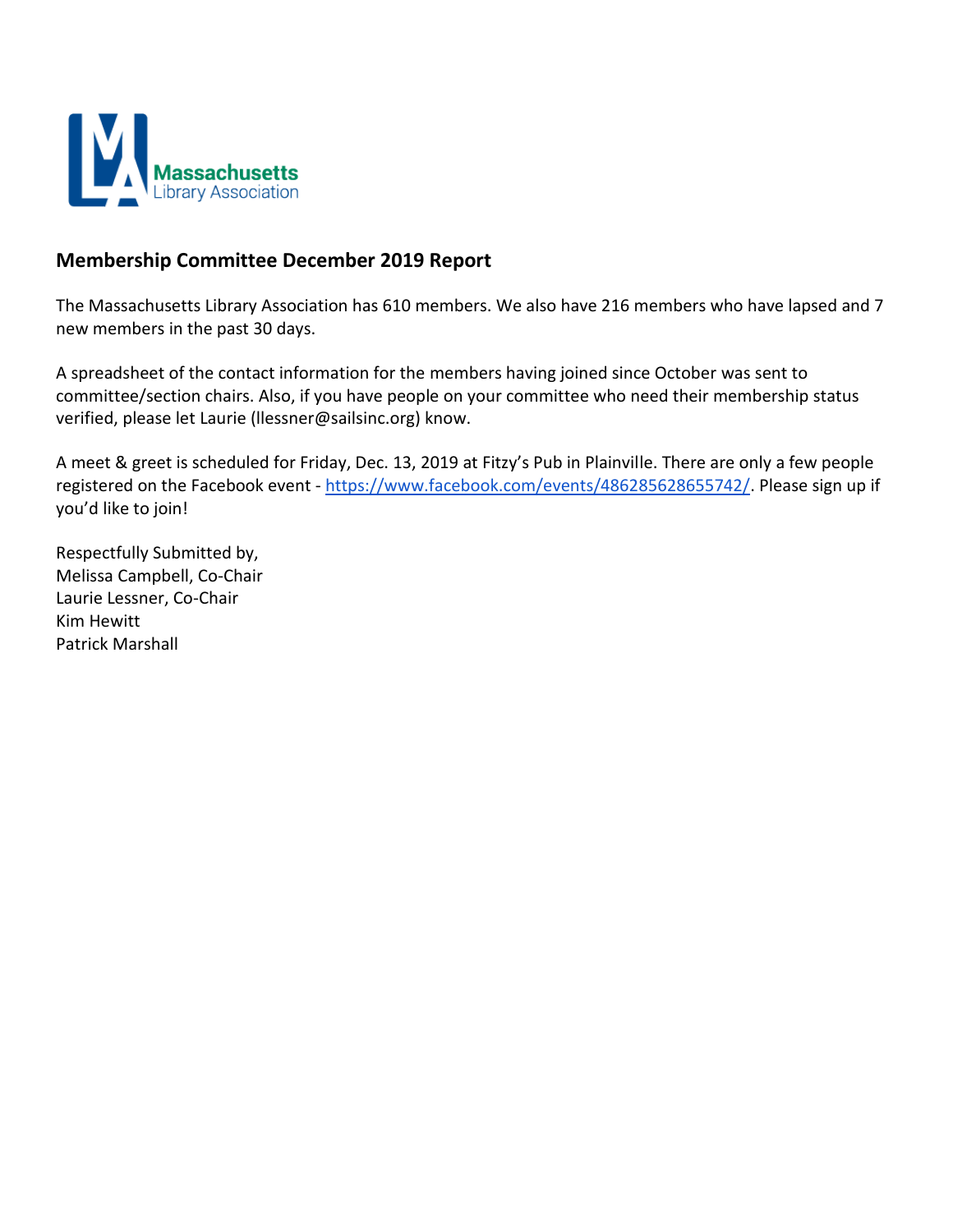

## **Paralibrarian MLA Executive meeting Report December 2019**

- Our last meeting was held at the Norwood Public Library and some participants attended via gotomeeting. Our section is recruiting, and we are happy that Desiree Zicko, paralibrarian at RPL and Lisa Julien-Hayes from Swampscott Library logged in and expressed interest in volunteering. Our next meeting in January is Virtual. Check Event Keeper on how to log in.
- MLA Conference
	- Paralibrarian Program was accepted and will address serving patrons with disabilities
	- Developing Ideas for Paralibrarian gift basket for conference
	- The section is working with DEMCO to sponsor the BCDT as in past years.

#### **Career Development:**

- PARA Certification
	- Updates to the PARA Certification guidelines were made
	- Reviewed seven PARA Certification Portfolios (3 MLA members and 4 nonmembers for a total of \$260.00)
- Mass General Laws
	- Working with Mary Rose Quinlan at MBLC to draft updated language about the PARA Certification for use on the MBLC website including links to quidelines.
	- Assisting the MBLC as possible to support the elimination of the term "sub-professional" from the MGLs

Respectfully submitted,

Anna McGrath Chair Paralibrarian Section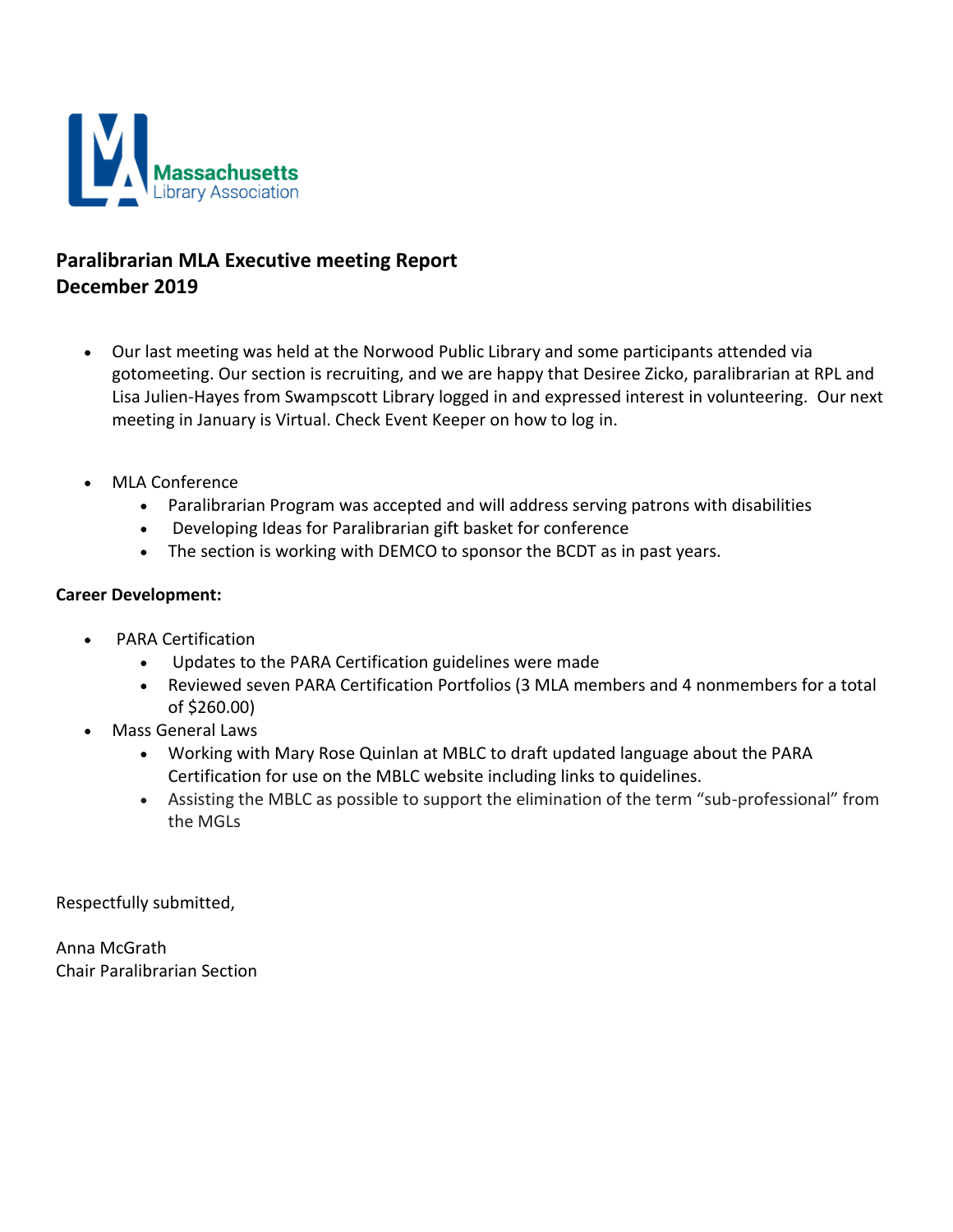

# **Personnel and Education Committee December 2019**

The Committee will conduct a survey in January to solicit feedback from membership to inform goals and priorities for the upcoming year, and to recruit members interested in participating in ongoing projects. A meeting will be held in spring.

#### **Conference:**

The Committee will sponsor the following program at Conference: *Comparable Work: Advocating for Pay Equity in Our Profession*

The issue of comparable worth, pay equity and job classification for the perceived 'softer" professions have been a source of debate for municipalities for decades. Highly educated professionals in some fields are not perceived to have the value to an organization as the traditional "harder" professions of finance, planning and information technology. Our panel will discuss these issues, with a particular focus on the impact of the recently adopted Massachusetts Pay Equity Act and the implication of classification and compensation systems.

#### **Panelists:**

- Patty DiTullio, MLS, Library Director, Ipswich Public Library
- Mary Flanders Aicardi, Principal Associate for Human Resources, Collins Center for Public Management
- HR Director (TBD)

Respectfully submitted, Patty DiTullio, Chair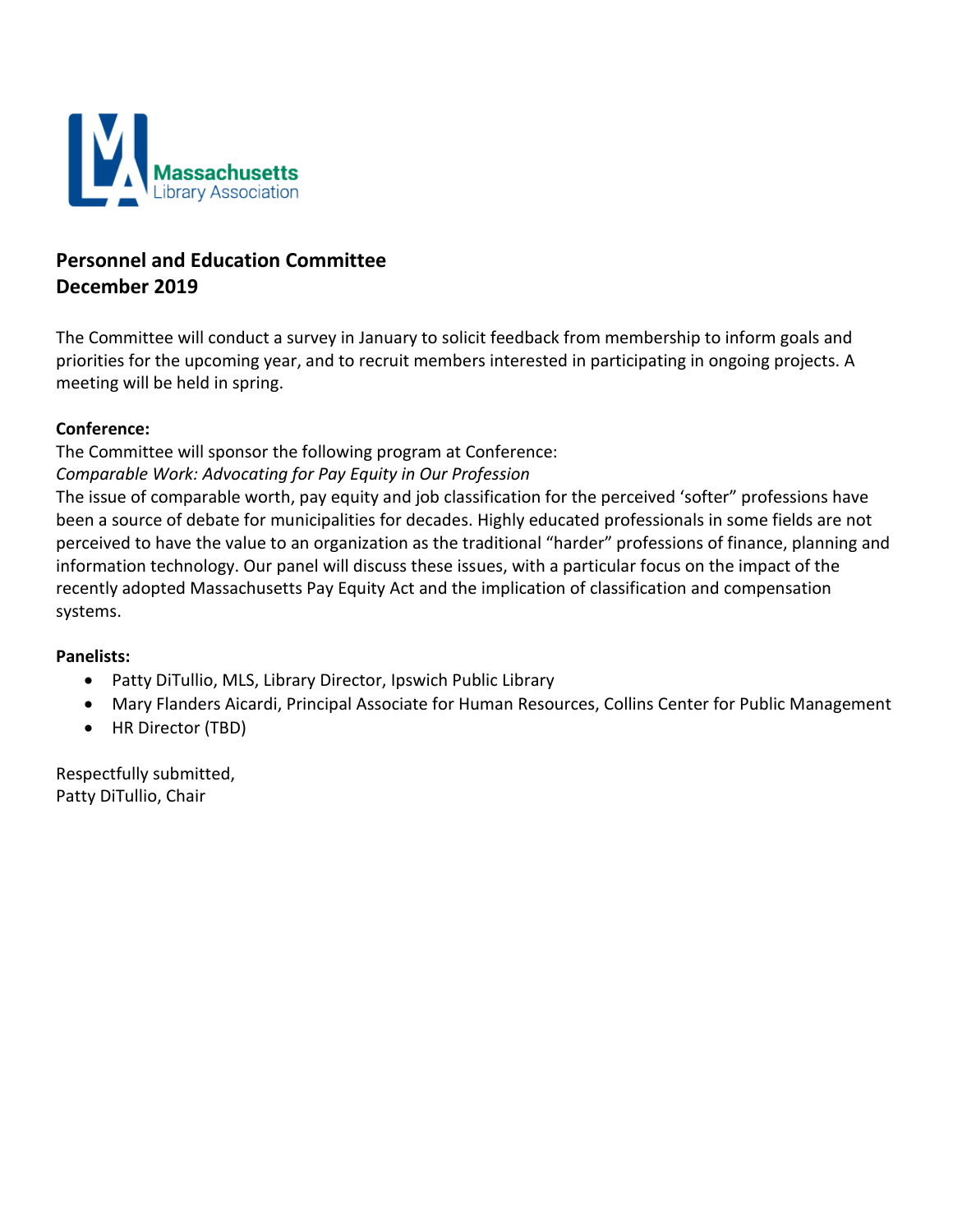

# **Public Relations Committee Highlights December 2019**

- Working closely with Conference Committee on Public Relations programs for the Annual Conference.
- In contact with Anna Popp (MLS) about the ways in which PR Committee can collaborate with future programs and speakers.
- Association newsletter was sent out. We appreciate the content and information provided from everyone
- Working with Committee Members on Hall of Fame will explain and invite new participants into the process
- December 13th: we have an in-person meeting scheduled with PR Committee. We will be sorting out our work and goals for 2020.
- PR Committee member Amanda Fauver has created comprehensive reports on our publication efforts.
- On December 6, an MLA member reached out to @MassLibAssoc on Twitter with a request that MLA provide guidance on not providing space for hate speech that is specifically tailored to Massachusetts Libraries. MLA provided a referral to ALA Resources and told the MLA Member that MLA would forward their question on to MLA Leadership. We are passing along this request to EB in the event that this conversation grows and/or MLA receives more requests. A link to the Twitter string is available here: <https://twitter.com/wrk2lib/status/1203003000740032512?s=20>

Respectfully submitted,

Andrea Puglisi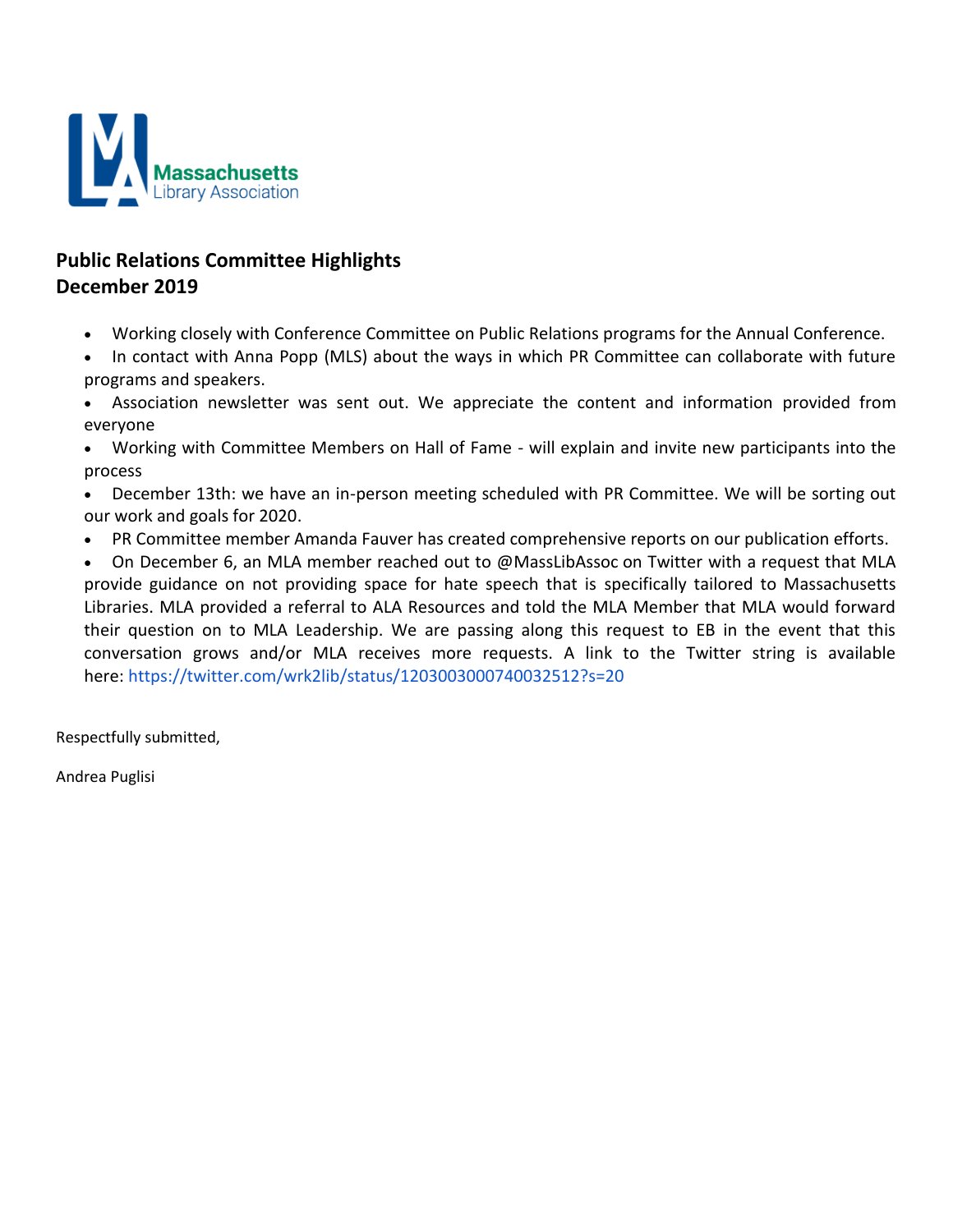

## **Readers' Advisory Section Report December 2019**

The Readers' Advisory Section met October 17 and December 7, and is next scheduled to meet February 6, 2020.

Our SinCNE liaison, Molly Riportella, stepped down from her position due to the undisclosed financial requirements of the role. Our secretary, Nanci Milone-Hill, has also stepped down from her position. We are brainstorming methods of increasing membership and participation.

We had the following program proposals for the 2020 MLA Annual Conference approved:

- Listeners' Advisory (audiobooks)
- Book Group Is Not A Democracy (starting and sustaining book groups)
- Genre "Bookcamp": Crime, Romance, Science Fiction/Fantasy--Plus Audience Choice

Our presence on masslib.org is now visible, and we will continue working with Rebecca to enhance it.

Strategic plan priorities for our first year are: conference program proposals (complete!), budget, and growing membership.

Respectfully submitted,

Pam Aghababian and Alene Moroni, co-chairs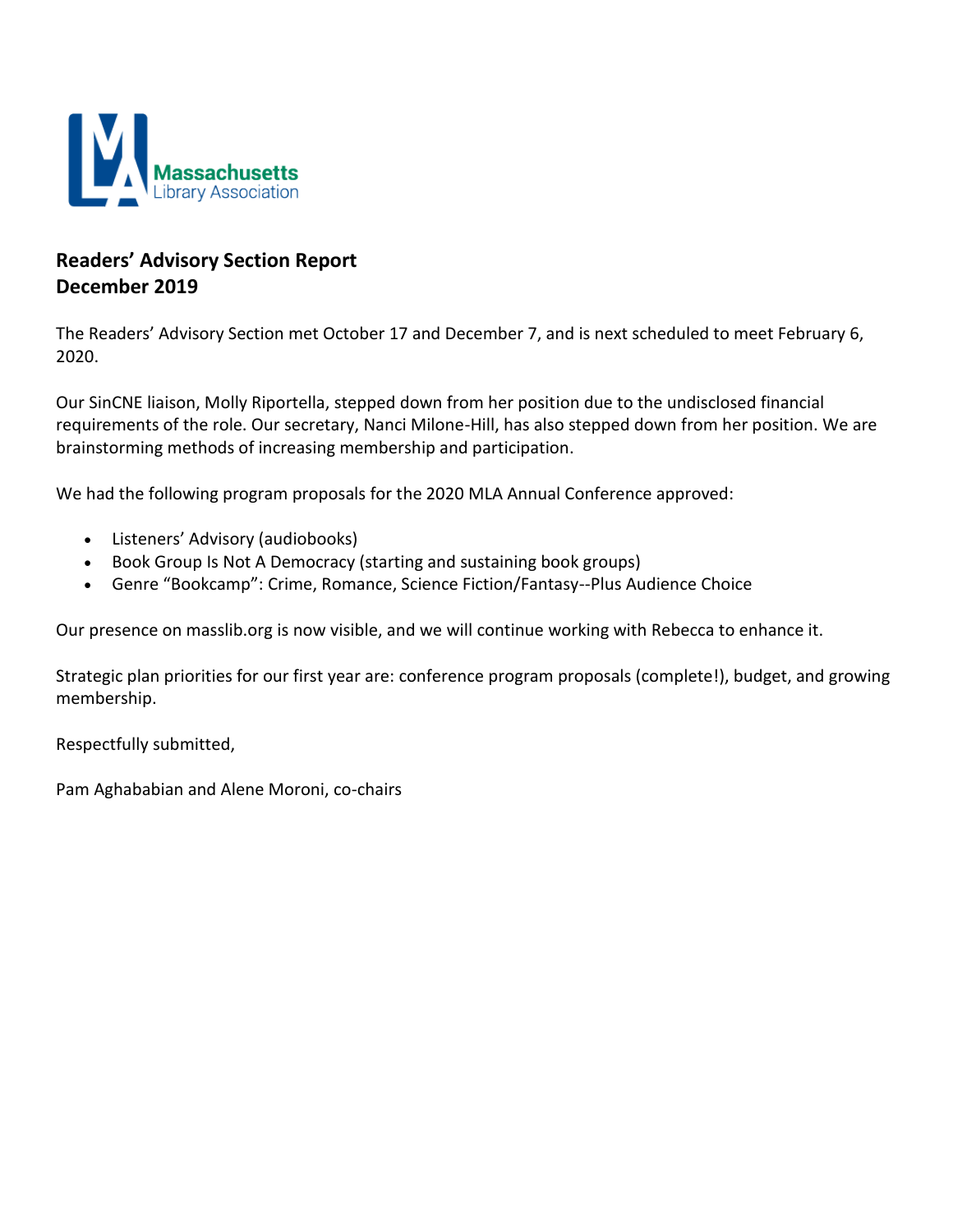

## **Reference User Services Section December 2019**

RUSS held its second meeting of the year on Friday, November 1st at the new MLS offices in Marlborough.

After discussing RUSS business matters and updates from MLA (MacMillan Publishing & LinkedIn Learning) we had Michelle Eberle from MLS to give an informative presentation on best practices for providing mental health information in libraries. This presentation also included tips and tricks for dealing with burnout as a library employee.

RUSS will hold its next meeting on Friday, February 7th at the Massachusetts Library System's office in Marlborough. We are hoping to have a speaker and discussion on the upcoming 2020 Census and the role of public libraries in helping facilitate the census.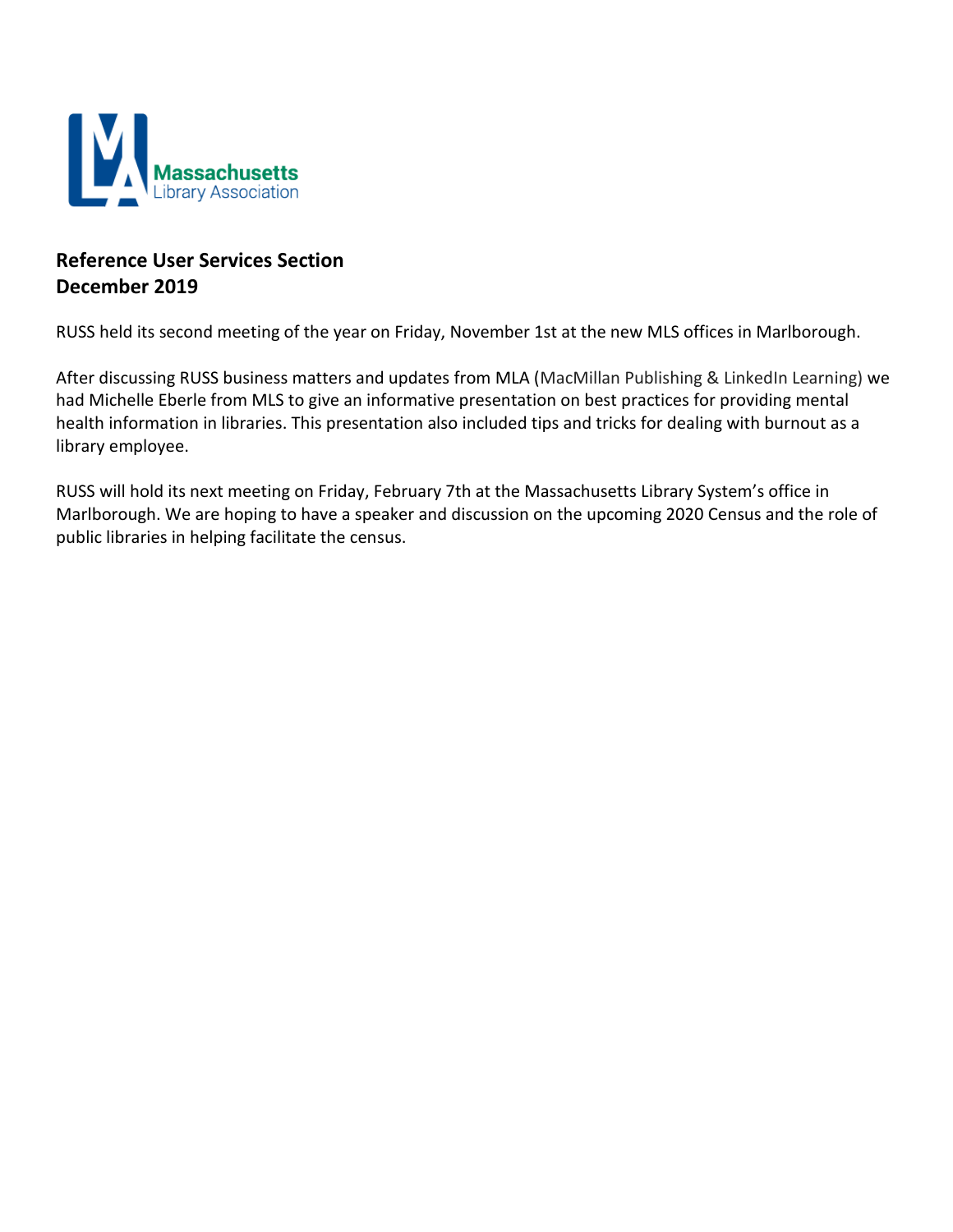



# **Youth Services Section Report December 2019**

The Youth Services section held its latest meeting in Chicopee on November 21, 2019. We discussed the conference schedule and some adjustments we wanted made. Our Conference Committee Liaison Bethany Coito (New Bedford) is unable to serve the rest of the term, so our Secretary Katrina Ireland (Northborough) has taken over that role and our Member-at-Large Northeast Katrina Lewin (Tewksbury) has stepped up to Secretary. The role of Member-at-Large Northeast will remain vacant until after elections in March/April and the new Chair may appoint that role as per our section's bylaws.

Our new logo, designed by Katrina Lewin of Tewksbury, was selected and may be viewed at the top of this page, on our Facebook page, and on our Twitter account. We will use this for future branding.

Elllen Sulzycki will collect funds for paper/stationery/fun pens or other writing implements to coordinate with the summer reading theme (fantasy/write your own story) for the YSS raffle basket for conference.

As of 12/10/19, YSS has collected 23 pet photos for our planner, raising \$115 in submission fees to offset printing costs. We have not yet spent any of our budget this year. The pet photo collection has been extended to December 30 to hopefully maximize the photos and funds (we have 27 remaining spots). Additional design changes were recommended by those present, which Marissa put into the document.

The submission fees are paid to the YSS Chair, who will then turn that fundraising money over to the MLA Treasurer. We discussed using the fundraising money in the future to create a scholarship for a youth librarian to attend a day of conference or join MLA.

It is apparent that those in attendance find much value (and little to no cost) attending their local sections and roundtables. There was a question as to what the membership to MLA gets youth librarians? Some ideas were raised about making our meetings virtual and doing social events more often, creating an email newsletter, etc. These ideas will be explored further at a later date.

Our next meeting is at the Tewksbury Public Library on Thursday, January 16 from 11:00am-1:00pm.

Respectfully submitted,

Marissa Antosh Chair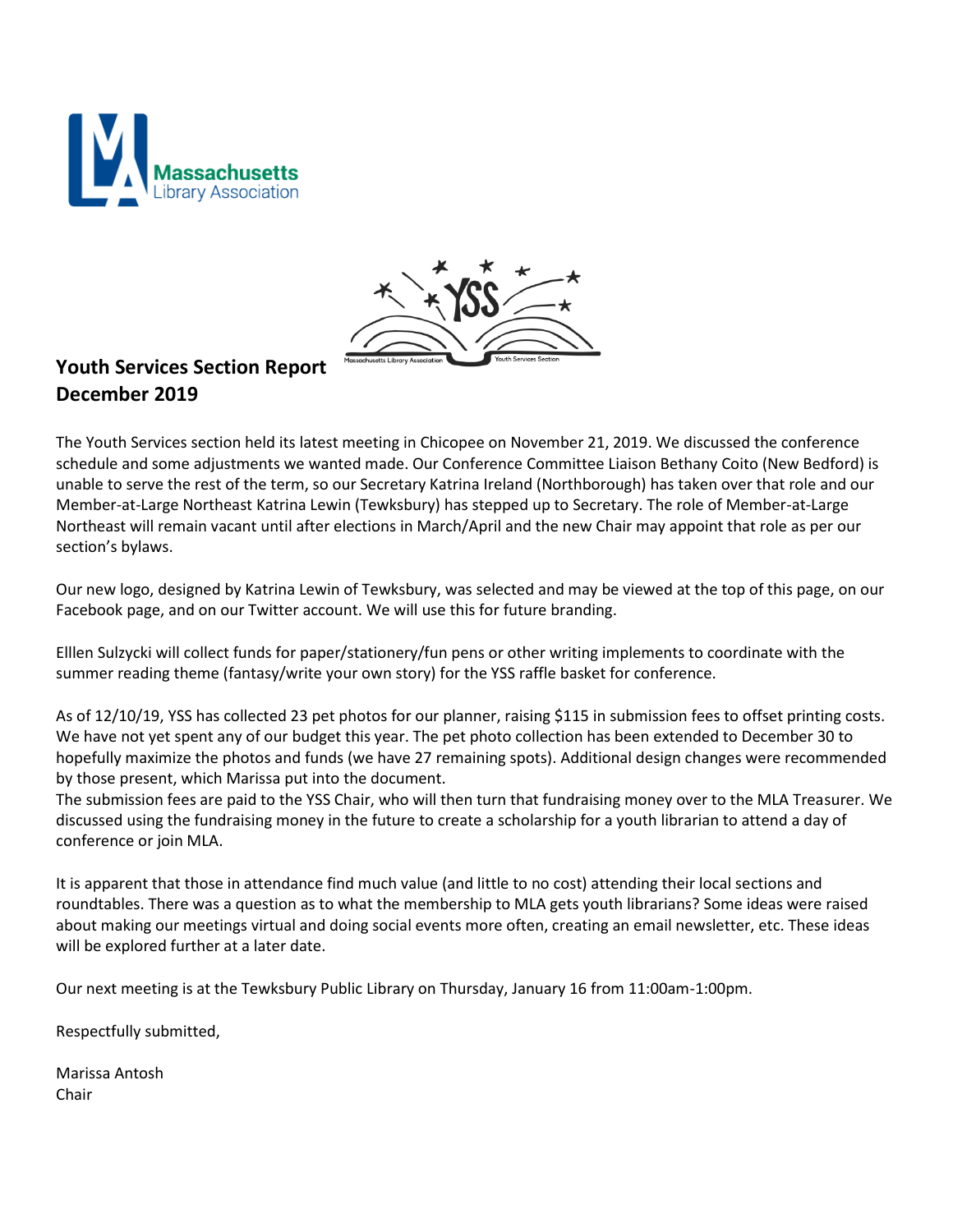## **MBLC Director's Report to MLA Executive Board December 2019**

Mary Rose Quinn and I met with House Library Caucus co-chairs Reps. Higgins and Murray and their aides to ask for their guidance regarding next steps for **H.4154,** *An Act Financing the General Governmental Infrastructure of the Commonwealth,* which has been referred to the House Ways and Means Committee (of which they are both members) and now includes **\$150 million** for the Massachusetts Public Library Construction Program (MPLCP). Rep. Murray told us that Rep. Cabral, chair of the House Committee on Bonding, Capital Expenditures, and State Assets, personally amended H. 4039 (a previous version of H.4154), to include an additional \$50 million for the MPLCP. Rep. Murray recommended that we focus on solidifying support for the \$150 million now included in H.4154 rather than seeking an amendment to our requested level of \$250 million, particularly given that Rep. Cabral indicated in our meeting with him that he supported additional funding for our program, but not up to \$250 million.

**Strategic Plan 2021-2025**: We have selected Abby Straus/Maverick & Boutique as the facilitator for our next strategic plan. Our management team held our first call with her on Monday, December 2, and we have scheduled a call with her, our Executive Committee and management team for Wednesday, December 18. We will be discussing the project scope/timing and identifying stakeholders.

**MPLCP**: The Springfield East Forest Park branch will be dedicated on December 19; Commissioner Ochsenbein is scheduled to speak. The Dartmouth North branch is having their soft opening in December, but we don't have a date yet. Their dedication will be in January.

| Date                  | Location      | Attendance | Registered |
|-----------------------|---------------|------------|------------|
| Wednesday, September  | Sudbury       | 24         | 26         |
| 25, 2019              |               |            |            |
| Wednesday, October 9, | Westfield     | 24         | 30         |
| 2019                  |               |            |            |
| Wednesday, October    | Chelmsford    | 14         | 17         |
| 16, 2019              |               |            |            |
| Wednesday, October    | Williamstown  | 8          | 10         |
| 30, 2019              |               |            |            |
| Tuesday, November 5,  | Middleborough | 12         | 14         |
| 2019                  |               |            |            |
| <b>TOTAL</b>          |               | 82         | 97         |

**Trustee Orientations:** The final Trustee Orientation session of the fall 2019 season was held on November 5<sup>th</sup> at the Middleborough Public Library. The following is a summary of sessions:

**Communities in Crisis: Libraries Respond to the Opioid Epidemic** at Devens Conference Center

The Opioid symposium was a great success. The event attracted 140 attendees, including speakers and exhibitors. Presentations included perspectives from a medical researcher, a journalist, social workers, a psychologist, and Middlesex District Attorney Marian Ryan. In addition, the library perspective was delivered through a series of Ignite talks by librarians from across the state. The day concluded with a discussion exercise exploring library policies and next steps.

The MBLC is offering mini grants to attendees to keep the conversation and momentum around this issue going. We are currently accepting applications and will be awarding grants next month.

The event was made possible through the vision, passion and hard work of Shelley Quezada and Michelle Eberle from MLS. Initial feedback based on evaluation surveys: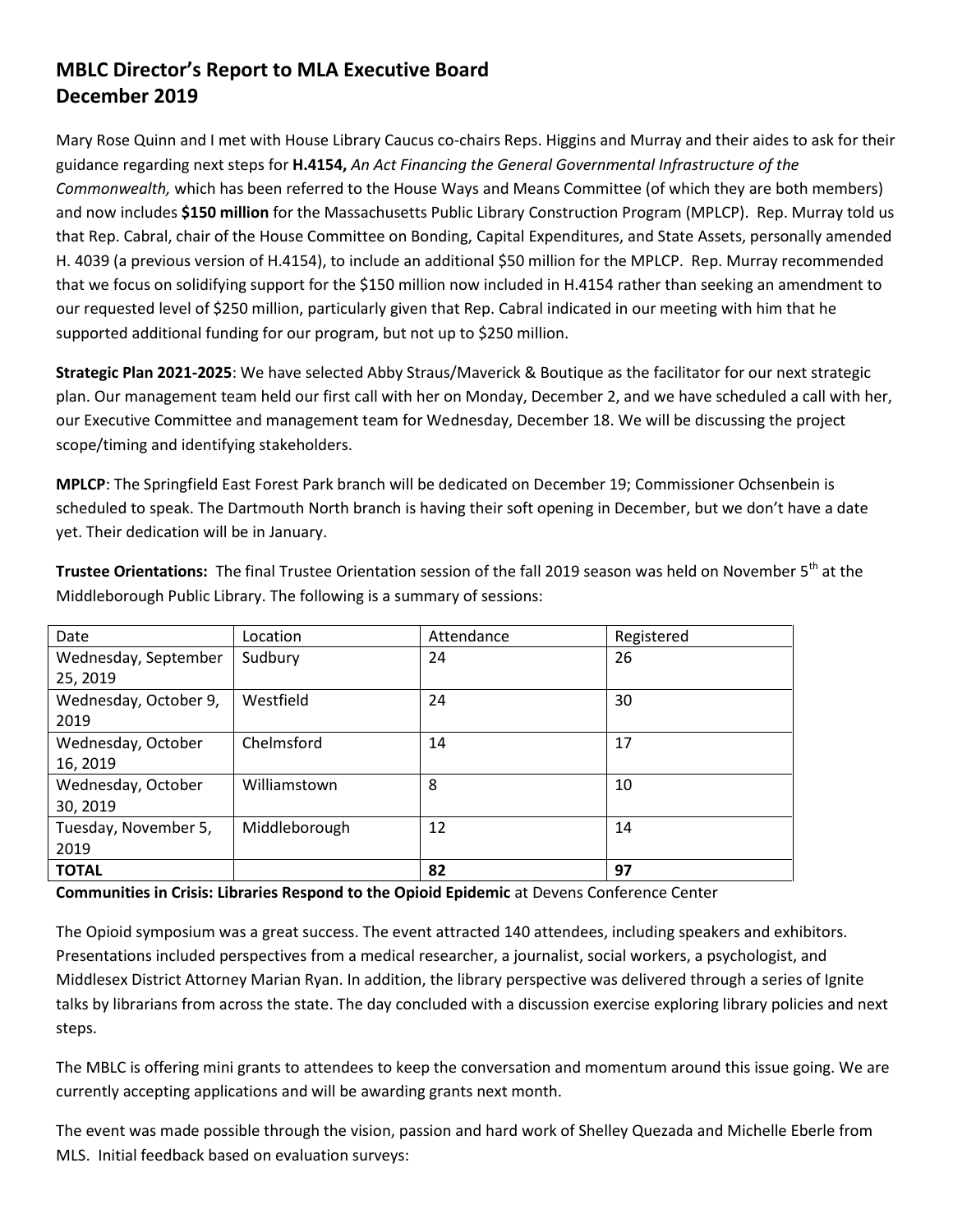I am more aware of issues related to the opioid epidemic: 48 responses – 30 strongly agreed, 10 agreed

I feel more confident about becoming involved to respond to the opioid epidemic: Of 48 responses – 27 strongly agreed, 20 agreed

I intend on engaging in a community partnership to respond to the opioid epidemic: Of 48 responses – 20 strongly agreed, 15 agreed

#### Comments included:

The range and scope of the information presented. The different POV's were very helpful. The presentations were clear and concise. I found it very valuable as a topic to expand my answers to people who ask "who needs libraries anymore."

I really liked that the breadth of topics encompassed all sectors of the opioid crisis in our communities, and, that the Ignite sessions demonstrated concrete, supportive roles libraries play as responders. The hands-on approach of all presenters was the common thread that kept the packed-day an eye-opener. Libraries, too, are places of awareness and response -- they are as vital to the prevention, treatment and healing within communities as their municipal counterparts.

Keep holding programs like this, which address issues and problems in society as they relate to libraries.

Keep doing what you can to dispel the widespread notion that topics like [this] don't pertain to public libraries. It's rather demoralizing to hear that attitude from people day after day when you and your co-workers are literally saving lives. Thank you for listening and acting!

Thank you for putting together such an informative and engaging symposium! Strong work, Shelley and Michelle!!

**Martha's Vineyard Outreach:** Maura Deedy and Rob Favini visited the libraries, trustees and friends of Martha's Vineyard Libraries on Wednesday November 20 and Thursday November 21.

They spoke to the trustees about policy development, with conversation centering around meeting room policy and tutors. They also discussed going "fine free." With the Friends, they spoke about the role of a Friends group for library support and working with other groups. Maura led the Friends in an elevator pitch exercise, as part of a larger of thinking about marketing the Friends group to help drive membership.

Rob and Maura also spent time with the directors of the Chilmark and Aquinnah libraries and heard about the challenges of life on the Vineyard as it relates to the library. Directors talked about staff members who are leaving the Island, due to the high housing costs. Affordable housing is a concern across all industries on the Vineyard, due to the limited housing stock, protected land, and the desirability of second homes.

**2020 CENSUS:** Maura Deedy spoke at the MLS Annual Meeting on 11/4 about the Census, focusing on a high level overview about the challenges and opportunities for libraries. She also gave a brief presentation to the CW MARS membership on 11/19.

Maura also presented as part of the MLS/MBLC Census 2020 Webinar on 11/26. The webinar included Vatsady Sivongxay, Statewide Complete Count Committee Coordinator and Ray Bennett, Senior Partnership Specialist at the Census Bureau, who talked about the impact of the census and operations, respectively. There were 92 people signed up, and 45 people on the call.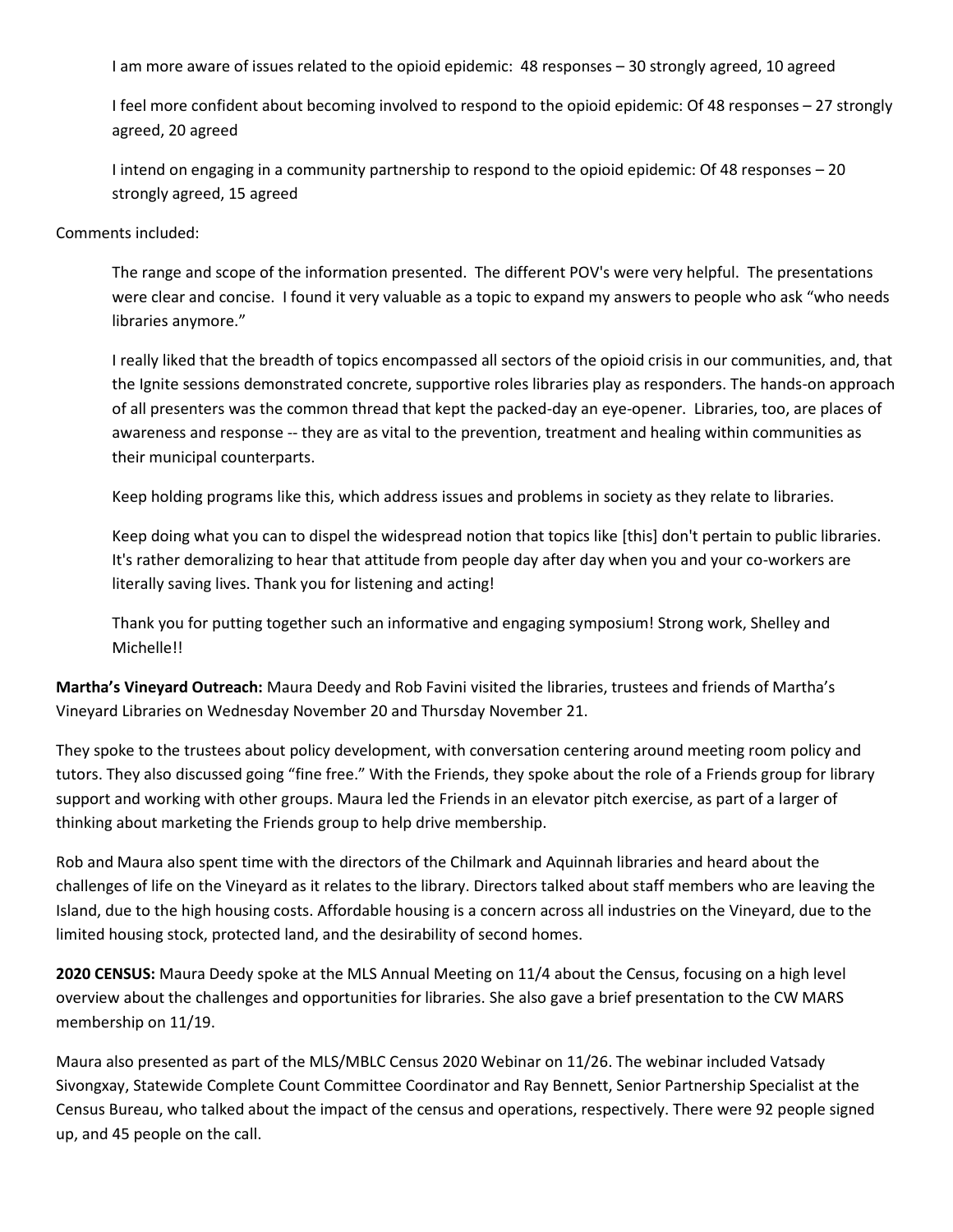## **The Massachusetts School Library Association (MSLA) Update to MLA Executive Board - December 2019**

## Our **2020 Conference, "We can do it: School libraries build strong communities,"** will be held March 29-30 at the Sheraton in Framingham.



Keynote speakers include: Representative Tram T. Nguyen State Representative for the 18th Essex District

We are finalizing our **Advocacy Action Plan for 2019/2020**. We'd like to thank all who joined our October Advocacy Summit meeting to plan, i.e., MLA, MBLC, MLS, and MTA. The Action Plan includes:

#### Advocacy Priorities

- Develop a one-pager to explain our advocacy priorities with multiple audiences, e.g., legislators and state officials, educators, administrators, and parents.
- Share our call to action and means to advocate with all MSLA members

#### Legislative Breakfasts and Legislative Day

- Host two breakfasts in school libraries
- Have a school library representative share our message at all breakfasts
- Include school librarians in joint visits with elected officials on Legislative Day

## **Outreach**

- Connect each member of the Joint Committee on Education with an MSLA member constituent
- Share a copy of the Special Commission on School Library Services with each Board member of the Dept. of Elementary and Secondary Education
- Build relationships with school administrators
- Build relationships with stakeholders from outside the profession, e.g., parents
- Strengthen relationships with education cooperatives

#### **About MSLA**

The MSLA is an association of school librarians, supporters of school libraries, and other stakeholders. We host professional development events and an annual conference to support our 700 members.

Next Board meeting is December 18, 2019.

#### **Contacts:**

- Laura Luker, President, luker.laura@gmail.com
- Emily Kristofek, Office Manager/Event Planner emilykristo@gmail.com
- Greg Pronevitz, Director of Outreach greg@pronevitzconsulting.com, 978-760-4767

Massachusetts School Library Association PO Box 336, Wayland, MA 01778 <https://www.maschoolibraries.org/>